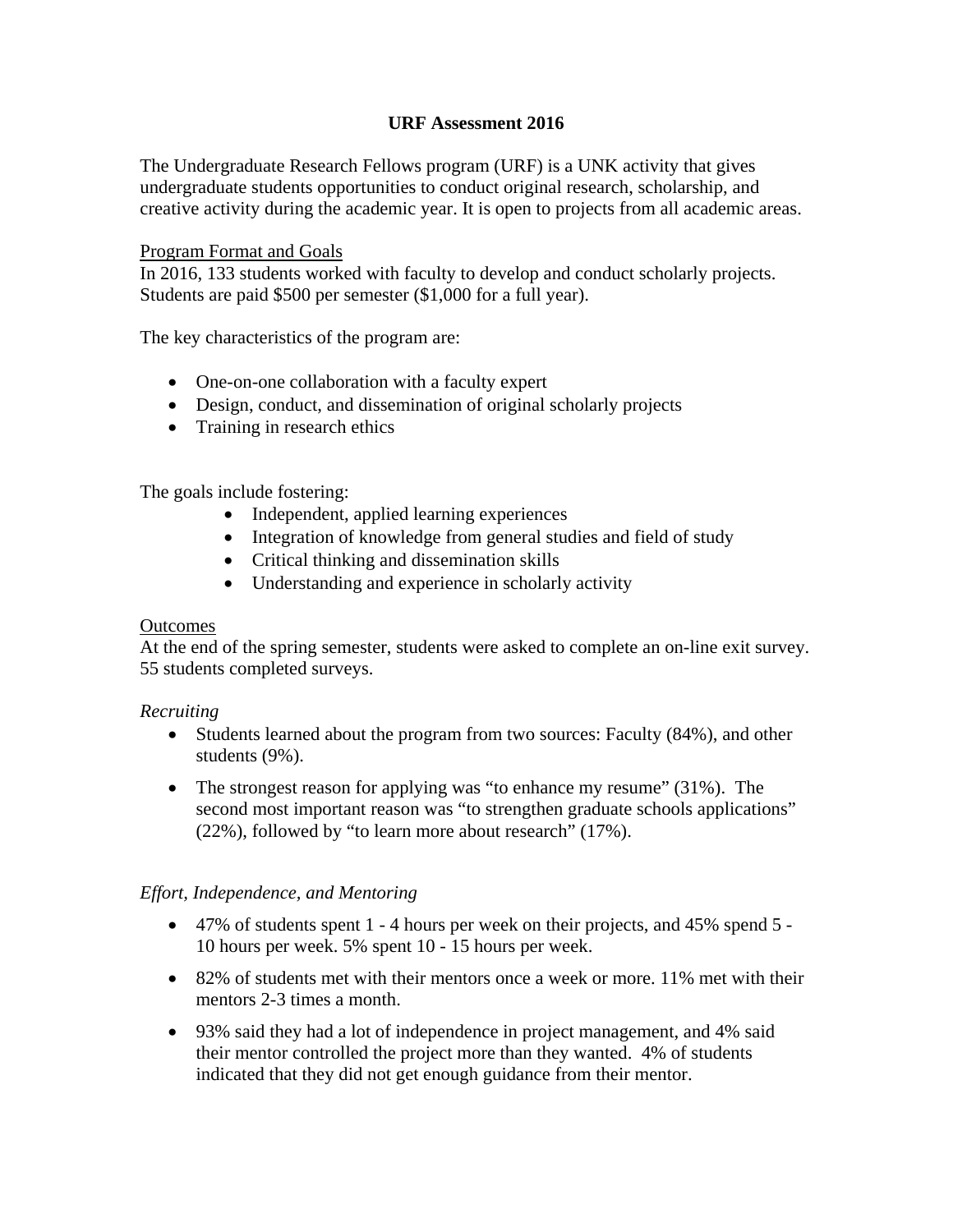- Most students had to develop a workplan (85%), had to direct their own work (73%), and solve unexpected problems (80%).
- 20% had to manage their project funds.
- 46% of students report that they feel more comfortable working with faculty now.

# *Reflective Learning*

- 35% of the 2016 students kept journals, and of those:
	- o 58% shared their journals with their mentors
	- o 47% said journaling affected the planning of their work
	- o 95% said journaling helped in writing papers and preparing presentations.
- 75% of students discussed their work with faculty members who were not their mentors during the summer.

# *Application of Coursework*

- In conducting projects:
	- o 96% said they applied knowledge from courses in their major
	- o 64% applied knowledge from general studies courses
- 70% say they developed a better understanding of what they have learned in coursework.
- 80% agreed or strongly agreed that they learned more about current issues in their academic field.
- 81% developed a greater understanding of other disciplines.

## *Enriching Educational Goals*

- 84% said that participation in URF supports their career plans.
- 66% of students plan to go to graduate school or professional school after graduation. 79% of students planning on professional school indicate they will go to an out of state institution, and 56% of those going to graduate school plan to go to an out of state institution.
- 41% agreed or strongly agreed with the statement that the program improved their writing skills.
- 51% said they improved their critical thinking skills.
- 98% agree or strongly agreed with the statement that participation in the program benefited their undergraduate education. One person strongly disagreed.